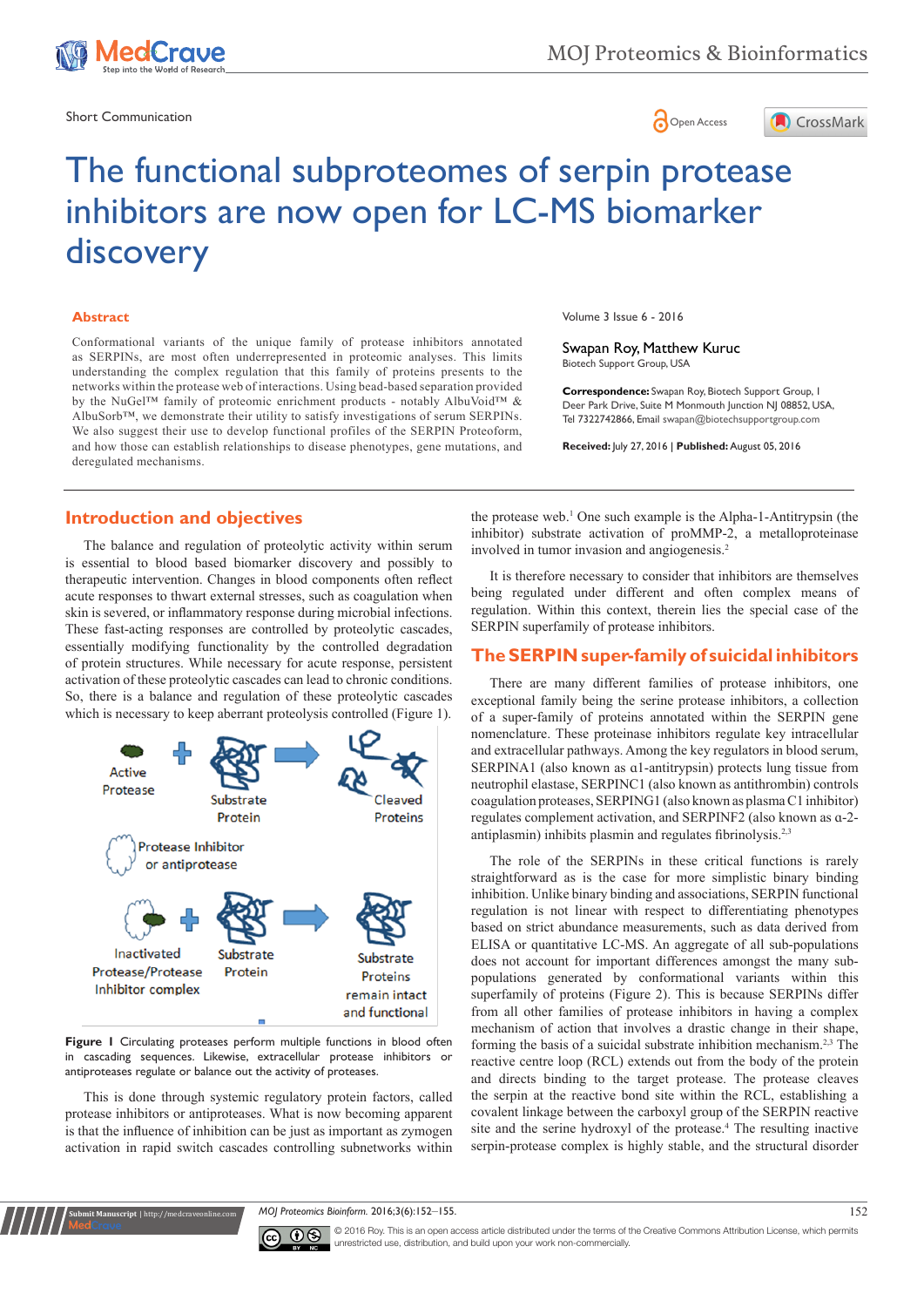induces its proteolytic inactivation. As a consequence, the protease is permanently inhibited and functionally inactivated. Nevertheless, the story does not end there for the inhibitor, as after the initial interaction with the substrate protease, one of two possible outcomes can occur.





One possible outcome is driven by covalent modification permanently inactivating the inhibitory capacity as the SERPIN peptide reactive bond region is irreversibly bound to the protease, and thus cannot be reconstituted back to an active form. The second possible outcome is a permanently inactive or "killed" Proteoform of the SERPIN as the peptide RCL region is cleaved and can no longer bind target substrates.<sup>4</sup>

As a result, even minor changes in the structure due to genetic variation and post-translational modifications, can modify the function of SERPINs and give rise to a variety of clinical presentations. Some 200 different mutations in serpins are known to result in disease.<sup>5</sup> In particular, mutations affecting antithrombin confer a predisposition to thrombosis, those affecting C1 inhibitor confer a predisposition to angioedema, and those affecting antiplasmin confer a predisposition to hemorrhage. Interestingly, an alternative function is made possible by a mutation in which the methionine in the RCL region of Alpha-1-Antitrypsin is replaced by an Arginine converting its function as an inhibitor of neutrophil elastase to a highly effective inhibitor of the coagulation proteases; the consequence of which is life-threatening hemorrhagic disease.<sup>6</sup>

Mutations can affect function throughout the sequence. However, the most common loss of serpin function from mutation, are those affecting the mobile hinges of the molecule within or near the RCL. These lead to spontaneous changes in conformation that allow either the insertion of the intact reactive loop into the main β sheet, resulting in the formation of an inactive "latent" form, or the insertion of the loop of one molecule into the β sheet of the next, resulting in the formation of polymers. Polymerization occurs in alpha 1-antitrypsin with the common Z variant mutation, leading to decreased secretion from the liver into the circulation, resulting in emphysema and cirrhosis.7 Amino-acid substitution in the RCL region is the likely event transforming the non-inhibitory serpins. Post-translational modifications at the RCL region such as oxidation of methionine in Alpha-1-Antitrypsin have also been proposed as a source of dysfunction.<sup>8</sup>

So understanding the underlying mechanisms, contributions from genetic wiring or environmental stresses, and their relationships with aberrant proteolysis are necessary to characterize disease. Proteomic

analyses offer a new lens of observation to examine the resulting conformational variants that can be reported as potential biomarkers of disease phenotypes. As an example, one such inhibitor SERPINA1, known more commonly as Alpha-1-Antitrypsin (AAT), has several isoforms observed in plasma using 2-DE, and often serves as a model for conformational diseases.<sup>5,9</sup> Circulating levels of AAT are between 1.2 and 2mg/ml in healthy persons, but are known to increase during acute phases of inflammation and infection. Its function and activity is controlled by the many variants attributable to its conformational nexus of features; the term 'proteoform' is often used to describe such conformation features and we adopt that term here.

Several reports observe that the conformational properties of AAT have multiple effects on tumor cell viability and diverse roles in tumorigenesis, suggesting such isoforms may display a specific basis for diagnosis of cancer and neurodegenerative disorders.<sup>8,10,11</sup> Yet, most often in proteomics, all sub-populations of AAT are rolled into and counted as one homogeneous population, or as in the case of immuno-depletion, simply ignored as background noise. As a result, the regulation, balance and dynamism within these systems and its impact on the protease web of disease progression cannot be properly investigated.

## **New methods to help count proteins differently**

By combining our unique strategies of binding and voiding high abundance proteins, we can observe different sub-populations with characteristic binding biases. We have previously reported for Alpha-1-Antitrypsin, that the resultant cleaved-RCL proteoform, and the uncleaved-RCL proteoform are very distinctive sub-populations, separated by AlbuVoid™, and reported at the peptide feature level by LC-MS.12 In this report, we consider how our Albumin Removal products - AlbuVoid™ and AlbuSorb™ (Biotech Support Group LLC, Monmouth Junction NJ USA), can help to functionally profile and unravel this complex world of the SERPIN superfamily of proteins.

## **Albumin removal technology based on NuGel™ silica surface chemistry**

Through a proprietary polymer coating, 50µm porous silica beads are crosslinked and passivated. This is the foundation of the NuGel™ surface chemistry. From this foundation, a library of bead architectures has been created. Each bead chemistry in the library presents a singular mixed-mode interaction; combining elements of ionic, aliphatic and aromatic hydrophobicity, and polymeric characteristics. One can think of these binding interactions in different terms; as general non-specific protein adsorbents, or as bead matrices with weak affinity or imperfect fit interactions. In this way, their binding behavior is very different from classical high affinity binding which demands near perfect fits. Under protein saturation conditions, progressive displacement provides a separation bias towards or against select proteins. As a result, all derivative NuGel™ products were empirically characterized to meet the needs of the application; for example, AlbuVoid™ to selectively void (not bind) Albumin with special bias towards the vast majority of the remaining low abundance serum proteome on the bead. Two NuGel™ based products support Albumin Removal:

- a. AlbuSorb™ for selective binding of Albumin &
- b. AlbuVoid™ for negative selection or voidance of Albumin with consequent enrichment of the remaining serum proteome on the bead. So, while other proteomic methods might observe this (Figure 3a), we now can observe this (Figure 3b).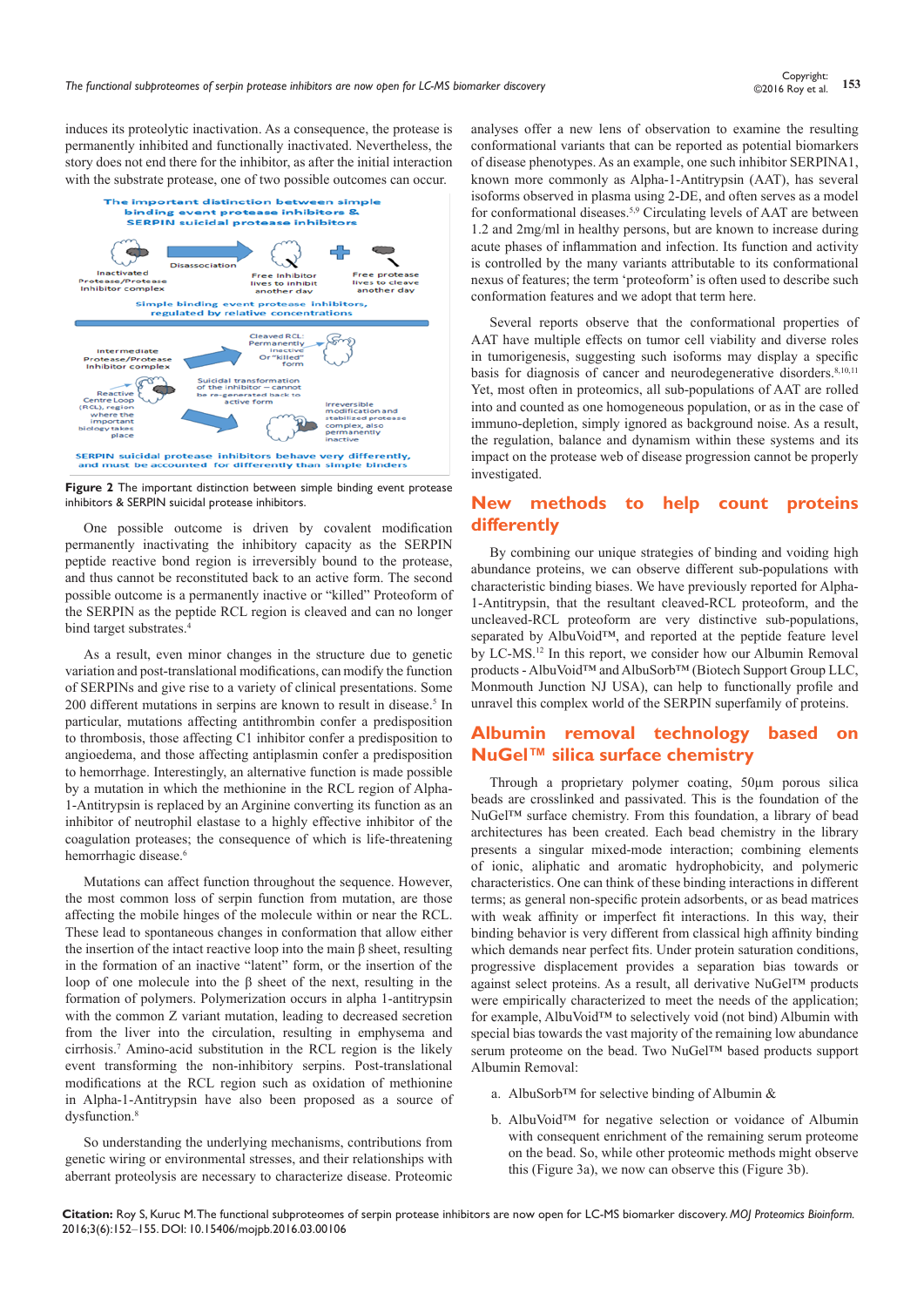*The functional subproteomes of serpin protease inhibitors are now open for LC-MS biomarker discovery* **<sup>154</sup>** Copyright:



**Figure 3a** Relative Serum Abundance Levels of SERPIN.

In this model case, the ratio of the ACTIVE sub-population vs. the INACTIVE sub-population is greatly altered in disease, whereas simple abundance measurements of the total population would not be very informative. In the following Figure 4, we report on the SERPINs **Table 1** SERPINs observable by LC-MS

observable by LC-MS and how they bias towards AlbuVoid™ and AlbuSorb™ (Table 1).





| <b>Protein ID</b> | Also known as<br>T conc. <sup>13</sup>                           | <b>Function</b>                                                                      | Albuvoid™<br>bead bound<br>S.Cts.                              | Albusorb™<br>flow<br>through<br>(unbound)<br>S.Cts. | <b>Reactive bond</b><br>site <sup>14</sup>                 | Notable variants <sup>14</sup>                                                                                                        |
|-------------------|------------------------------------------------------------------|--------------------------------------------------------------------------------------|----------------------------------------------------------------|-----------------------------------------------------|------------------------------------------------------------|---------------------------------------------------------------------------------------------------------------------------------------|
| <b>SERPINAI</b>   | Alpha-1-Antitrypsin<br>(AAT) [I-2mg/ml]                          | Inflammation, elastase<br>inhibition                                                 | 59 (strong<br>bias towards<br><b>RCL-intact</b><br>proteoform) | 519                                                 | Met382-Ser383                                              | $Z$ Variant {Glu366 $\rightarrow$ Lys366}<br>deficiency syndrome, Pittsburgh<br>variant {Met382→Arg382} life-<br>threatening bleeding |
| <b>SERPING1</b>   | Plasma Protease C1<br>inhibitor [0.25mg/<br>ml]                  | regulates<br>complement cascade,<br>levels rise $\sim$ 2-fold<br>during inflammation | 51                                                             | 63                                                  | Ala465-Arg466<br>chymotrypsin,<br>Arg466-Thr467            |                                                                                                                                       |
| SERPINA3          | Antichymotrypsin<br>$[100-500 \mu g/ml]$                         | Apoptosis,<br>Alzheimer's.<br>inflammation                                           | 86                                                             | 117                                                 | Leu383-Ser384                                              |                                                                                                                                       |
| <b>SERPIND1</b>   | Heparin cofactor II<br>$[40-80\mu g/ml]$                         | Coagulation,<br>Thrombin inhibitor<br>activated by Heparin                           | 124                                                            | 28                                                  | Leu463-Ser464                                              |                                                                                                                                       |
| SERPINA8          | Angiotensinogen<br>(AGT) [40-60µg/ml]                            | angiotensin I<br>precurser, blood<br>pressure regulation,<br>non-inhibitory          | $\overline{4}$                                                 | 62                                                  | none                                                       | disulfide bond is labile, near 40:60<br>ratio with the oxidized disulfide-<br>bonded form                                             |
| <b>SERPINCI</b>   | Antithrombin, ATIII<br>[0.12mg/ml]                               | inhibits thrombin,<br>regulates coagulation,<br>angiogenesis, heparin<br>cofactor    | 58                                                             | 79                                                  | Arg425-Ser426                                              | mutations/variants can lead to<br>increased risk of thrombosis, alter<br>functional heparin & thrombin<br>binding domains             |
| <b>SERPINFI</b>   | Pigment epithelium-<br>derived factor,<br>PEDF [20-175µg/<br>ml] | Neurotrophic factor,<br>non-inhibitory                                               | 45                                                             | 0                                                   | none                                                       |                                                                                                                                       |
| SERPINA4          | Kallistatin [20µg/ml]                                            | Kidney function,<br>inflammation                                                     | 45                                                             | 0                                                   | Phe388-Ser389                                              | cleavage at the reactive site by<br>tissue kallikreins                                                                                |
| SERPINF2          | a-2-antiplasmin [60-<br>80µg/ml]]                                | Fibrinolysis, inhibitor<br>of plasmin and<br>trypsin                                 | $\overline{10}$                                                | 39                                                  | Arg403-Met404<br>plasmin,<br>Met404-Ser405<br>chymotrypsin | Alanine insertion at the reactive<br>site promotes serious bleeding<br>disorders                                                      |
| SERPINA10         | Z-dependent<br>proteinase inhibitor<br>$\lceil$ l-2µg/ml]        | Coagulation<br>regulation                                                            | 23                                                             | 0                                                   | Tyr408-Ser409                                              | Tyr408 $\rightarrow$ Ala408 loss of inhibition                                                                                        |
| SERPINA5          | Protein C inhibitor<br>$[5 \mu g/ml]$                            | Coagulation,<br>inflammation                                                         | 3                                                              | 0                                                   | Arg373-Ser374                                              | Variants near or at the reactive<br>bond alter inhibition of thrombin<br>activity                                                     |

**Citation:** Roy S, Kuruc M. The functional subproteomes of serpin protease inhibitors are now open for LC-MS biomarker discovery. *MOJ Proteomics Bioinform.* 2016;3(6):152‒155. DOI: [10.15406/mojpb.2016.03.00106](https://doi.org/10.15406/mojpb.2016.03.00106)